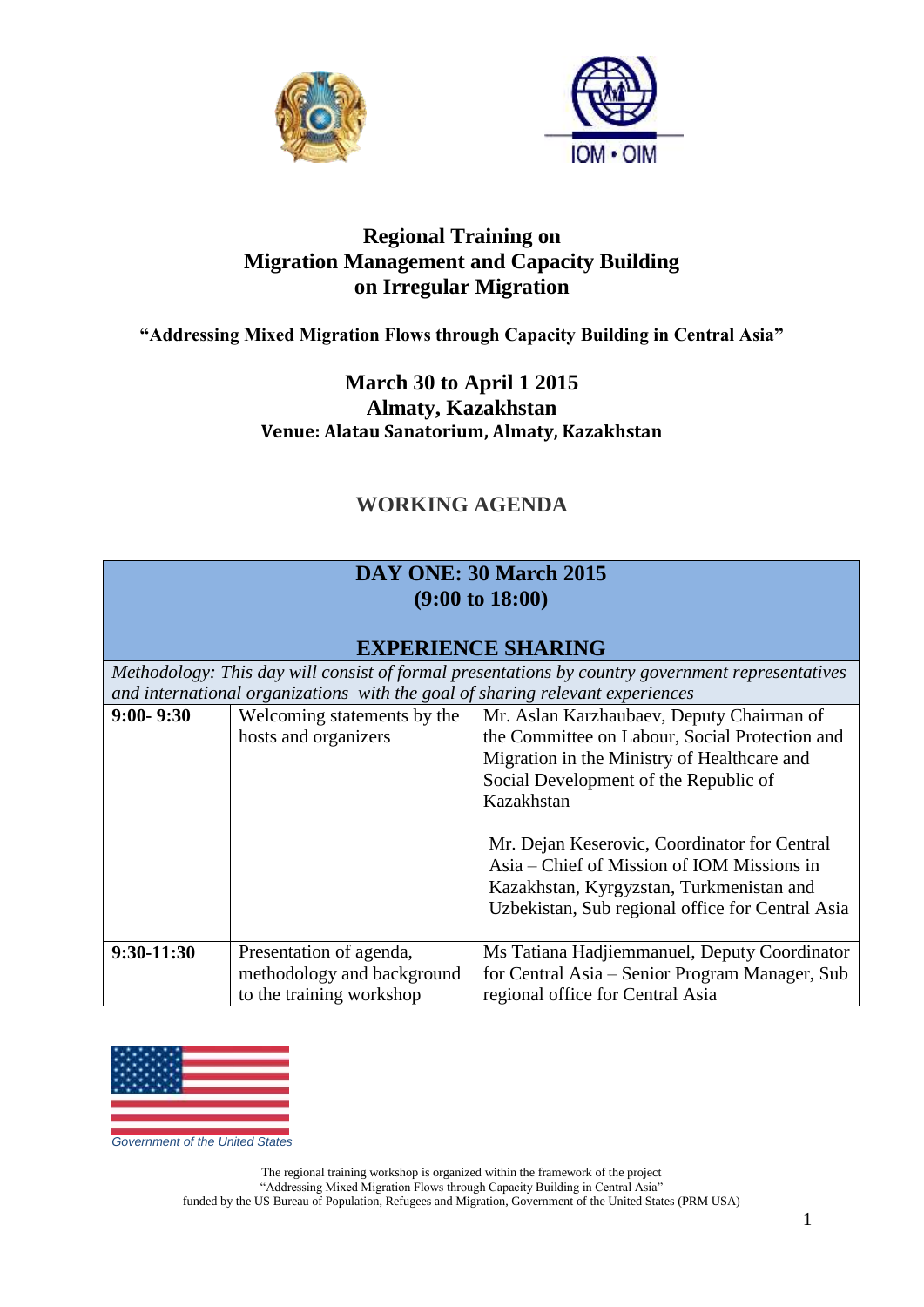



|                             | Presentation of key findings<br>of the "Mapping on Irregular<br>Migration in CA" IOM<br>Report 2014 | Mr. Piotr Kazmierkiewicz, International<br>Consultant/Trainer |
|-----------------------------|-----------------------------------------------------------------------------------------------------|---------------------------------------------------------------|
|                             | $11:30 - 11:45$                                                                                     | <b>Coffee Break</b>                                           |
| 11:45-13:00                 | Brief presentations by                                                                              | Kazakhstan                                                    |
|                             | representatives of Central                                                                          | Kyrgyzstan                                                    |
|                             | Asian countries on updates,                                                                         | Tajikistan                                                    |
|                             | successes, lessons and                                                                              | Turkmenistan                                                  |
|                             | challenges in addressing                                                                            | Uzbekistan                                                    |
|                             | <b>Irregular Migration</b>                                                                          |                                                               |
| $13:00 - 14:00$ Lunch Break |                                                                                                     |                                                               |
| 14:00-15:30                 | <b>UNHCR</b> presentation                                                                           | Ms. Rano Saidumarova, RSD Officer,                            |
|                             |                                                                                                     | <b>UNHCR Central Asia</b>                                     |
| 15:30-17:30                 | Readmission EU-MD                                                                                   |                                                               |
|                             | Experience of MD                                                                                    | Mr. Simion Terzioglo, Program Coordinator,                    |
|                             | Government implementing                                                                             | <b>IOM</b> Moldova                                            |
|                             | $EU$ – IOM readmission                                                                              |                                                               |
|                             | agreement, including                                                                                | Mr. Mikhail Voda, Bureau of Migration and                     |
|                             | cooperation within the EU                                                                           | Asylum, Ministry of Internal Affairs of                       |
|                             | funded projects on                                                                                  | Moldova                                                       |
|                             | readmission support                                                                                 |                                                               |
| 18:00 Dinner                |                                                                                                     |                                                               |



*Government of the United States*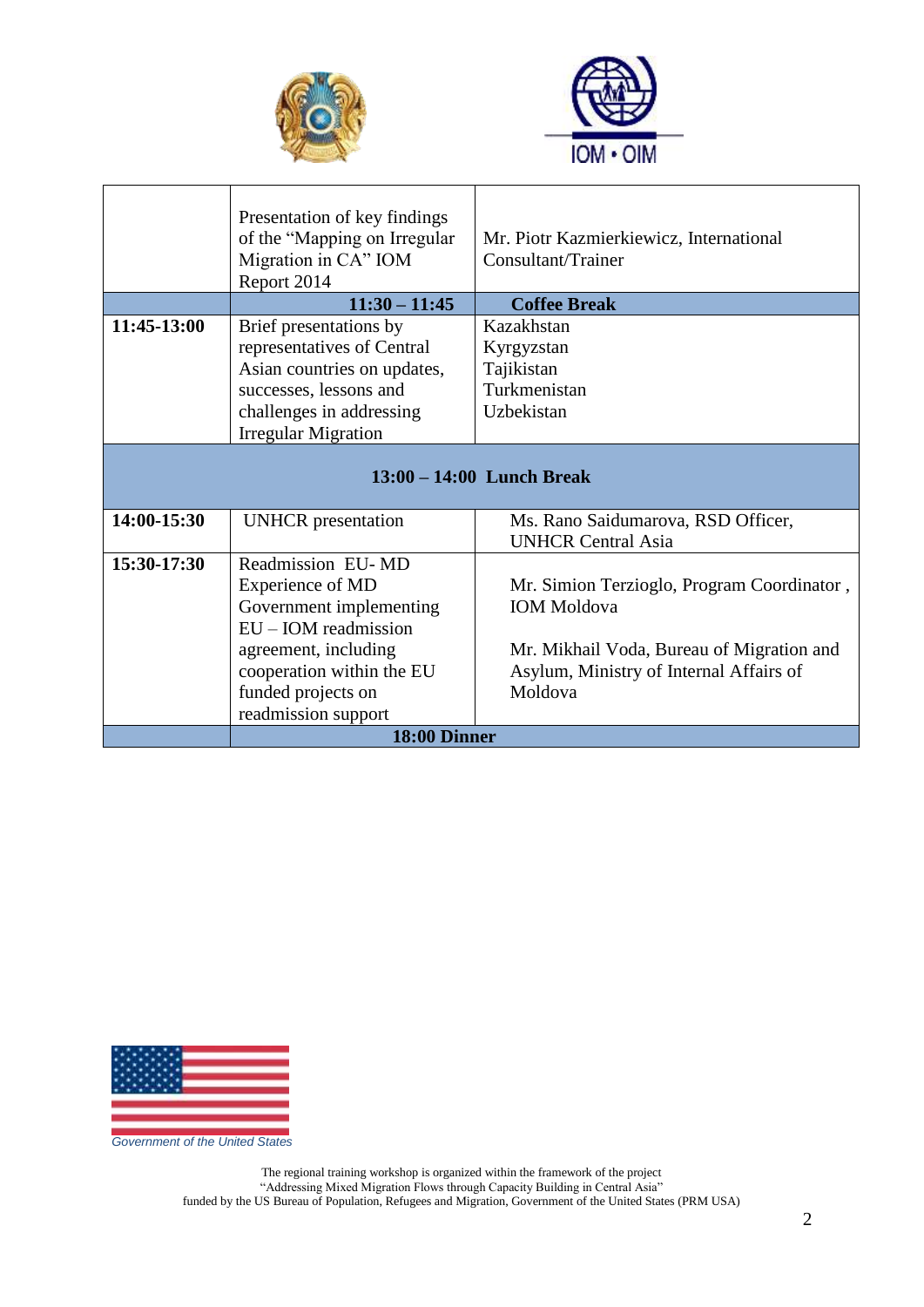



## **DAY TWO: 31 March 2015 (9:00 – 18:30)**

### **DIALOGUE on SPECIFIC CHALLENGES (GUIDED DISCUSSIONS)**

*Methodology: This day will consist of a number of thematic discussion sessions. For each session, discussions will be led by a Moderator and are open to all participants for brief interventions. The goal of the sessions is to identify relevant international practices and gaps on the basis of examples provided by participants. Participants are all expected to contribute to the discussions and are encouraged to come prepared*

| $9:00-13:00$        | <b>Session 1: Legal and Strategic Framework</b>                                             |                                                               |
|---------------------|---------------------------------------------------------------------------------------------|---------------------------------------------------------------|
|                     | International and regional legal norms                                                      |                                                               |
|                     | governing migration: subject and area of<br>application, stakeholders, sources and key      | Mr. Vassiliy Yuzhanin,<br><b>Regional Project Development</b> |
|                     | instruments, areas of authority and                                                         | Officer, IOM Regional Office                                  |
|                     | responsibility of states;                                                                   | in Vienna, Austria                                            |
|                     |                                                                                             |                                                               |
|                     | Irregular migration in CA: terminology,                                                     | Mr. Piotr Kazmierkiewicz,                                     |
| <b>Coffee Break</b> | characteristics and factors; nexus between                                                  | International<br>Consultant/Trainer                           |
| 11:30-11:45         | irregular migration, labour migration and<br>trafficking in persons                         |                                                               |
|                     |                                                                                             | <b>Moderator for discussion:</b>                              |
|                     | Border and migration control for countering                                                 | Ms Svetlana Bekmambetova                                      |
|                     | irregular migration within the rule of law;                                                 | <b>Senior National Officer</b>                                |
|                     |                                                                                             | <b>IOM Kazakhstan</b>                                         |
|                     | Admission, social, economic and cultural<br>rights of irregular migrants: access to health, |                                                               |
|                     | education and social services, the law and                                                  |                                                               |
|                     | practice.                                                                                   |                                                               |
|                     |                                                                                             |                                                               |
|                     | Responding to irregular migration: strategic,                                               |                                                               |
|                     | legislative and operational levels                                                          |                                                               |
|                     | <b>Questions and Answers</b>                                                                |                                                               |
|                     |                                                                                             |                                                               |



*Government of the United States*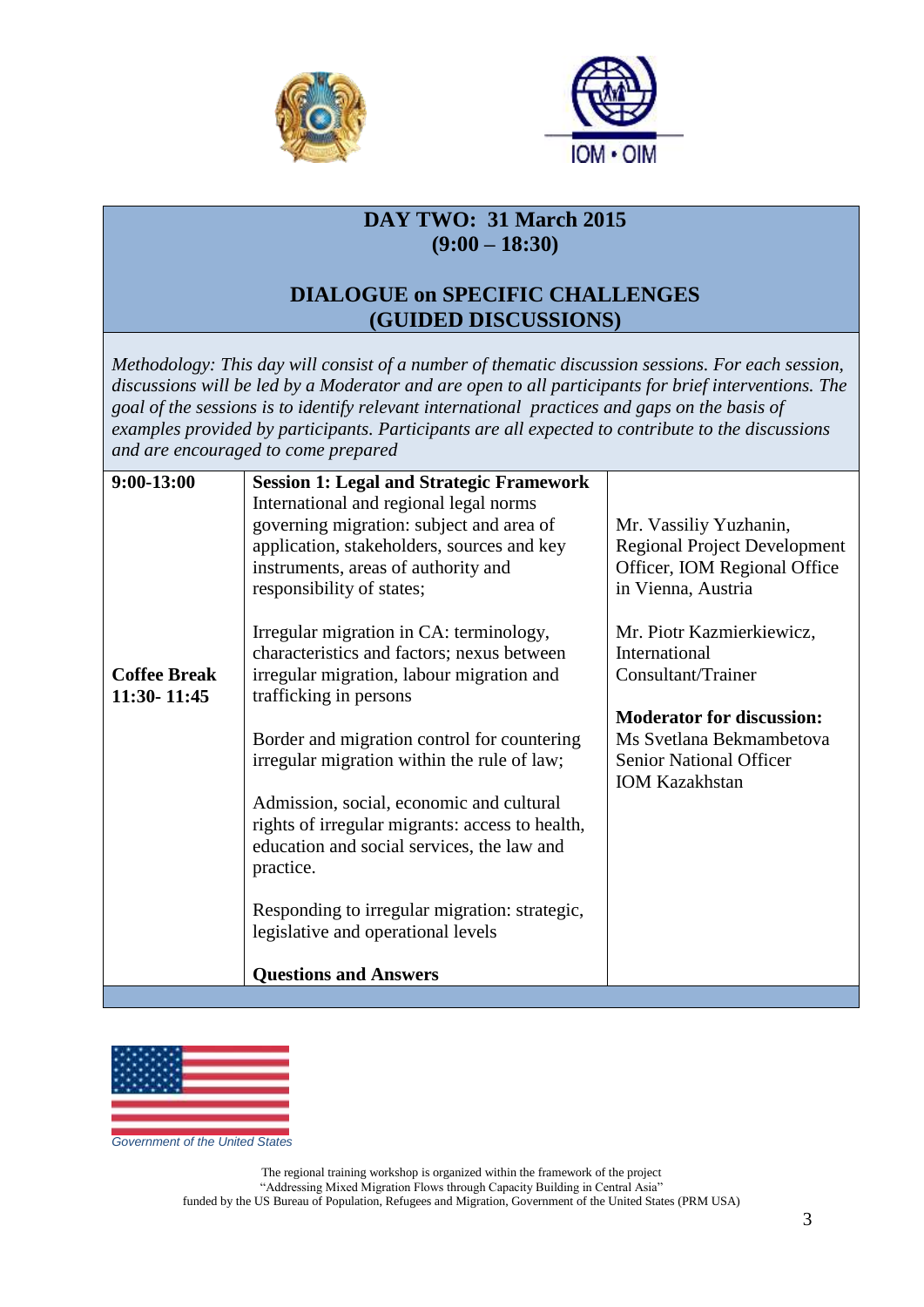



| 13:00-14:00 Lunch                      |                                                                                                                                                                                   |                                                                                                                                  |  |  |
|----------------------------------------|-----------------------------------------------------------------------------------------------------------------------------------------------------------------------------------|----------------------------------------------------------------------------------------------------------------------------------|--|--|
|                                        |                                                                                                                                                                                   |                                                                                                                                  |  |  |
| 14:00-17:30                            | <b>Session 2: Return of irregular migrants</b><br>and readmission agreements                                                                                                      |                                                                                                                                  |  |  |
| <b>Coffee Break</b><br>$15:00 - 15:15$ | Legal aspects of return and expulsion, use of<br>readmission agreements<br>Readmission: necessary institutional and<br>procedural setup, selected practices from EU<br><b>MSs</b> | Mr. Piotr Kazmierkiewicz,<br>International<br>Consultant/Trainer<br>Mr. Simion Terzioglo,<br>Program Coordinator, IOM<br>Moldova |  |  |
|                                        | Organizational/technical aspects, reintegration<br>processes                                                                                                                      |                                                                                                                                  |  |  |
|                                        | <b>Questions and Answers</b>                                                                                                                                                      | <b>Moderator for discussion:</b><br>Ms Svetlana Bekmambetova<br><b>Senior National Officer</b><br><b>IOM Kazakhstan</b>          |  |  |
| 17:30-18:30                            | <b>Summary of Day 2, Discussion and</b><br>identification of ways forward                                                                                                         | <b>IOM</b> and participants                                                                                                      |  |  |
| 18:30 Dinner                           |                                                                                                                                                                                   |                                                                                                                                  |  |  |



*Government of the United States*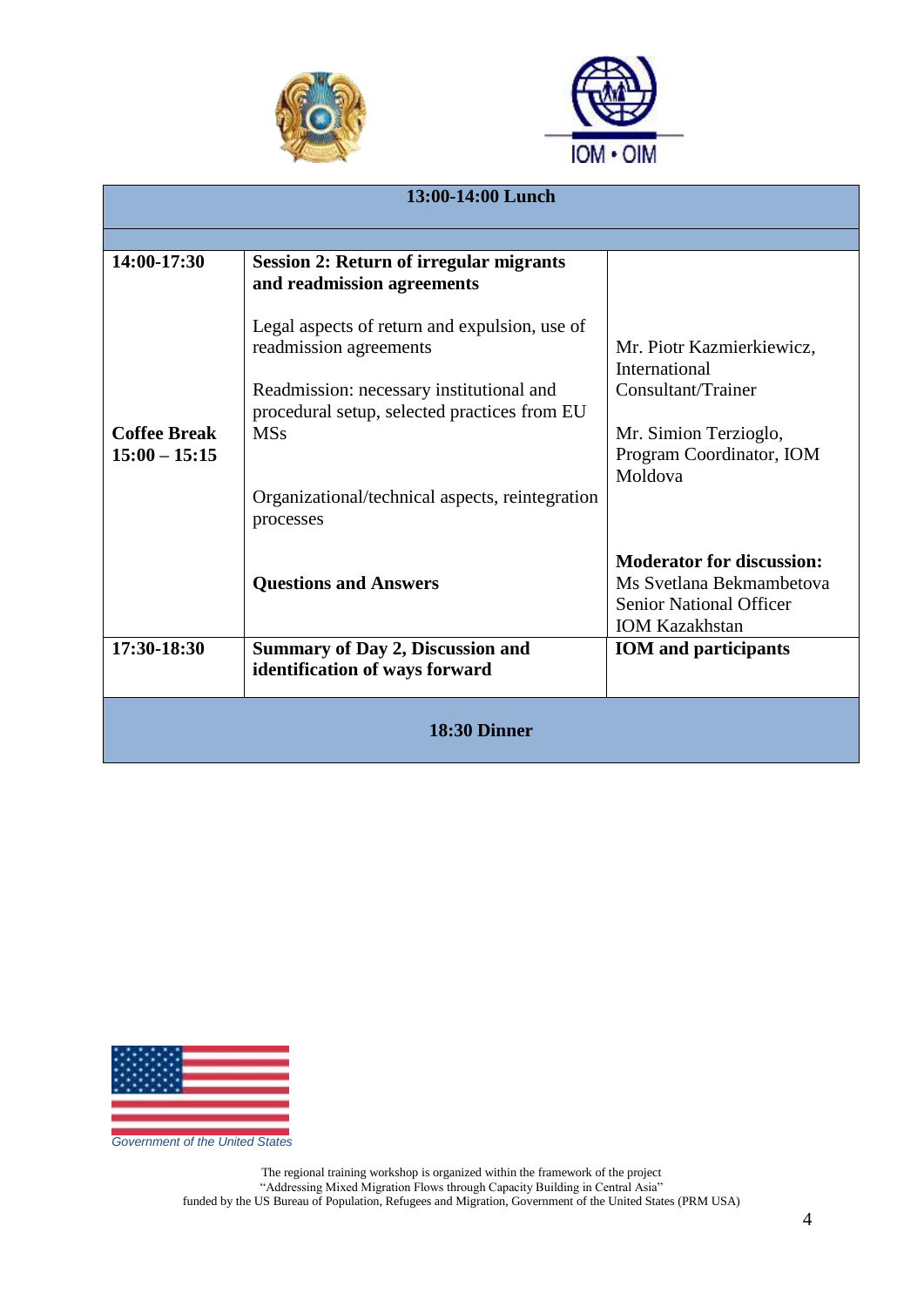



## **DAY THREE: April 1 2015 (9:00 – 18:00)**

#### **TRAINING: APPROACHES AND METHODOLOGIES FOR ASSESSING RISKS ON IRREGULAR MIGRATION AND ADDRESSING HUMAN RIGHTS OF MIGRANTS**

*Methodology: This day will consist of presentations, group discussions, case studies and exercises with the objective of:*

- o *Providing concrete tools, and*
- o *Identifying existing and potential programmes that could be implemented to complement existing efforts in the region.*

| $09:00-$  | Introduction to training objectives         |                                         |
|-----------|---------------------------------------------|-----------------------------------------|
| 09:20     | and methodology                             | Mr. Vassiliy Yuzhanin,                  |
|           |                                             | Regional Project Development Officer,   |
|           |                                             | IOM Regional Office in Vienna, Austria  |
|           |                                             |                                         |
|           |                                             | Mr. Piotr Kazmierkiewicz, International |
|           |                                             | Consultant/Trainer                      |
|           |                                             |                                         |
|           |                                             | Mr. Simion Terzioglo, Program           |
|           |                                             | Coordinator, IOM Moldova                |
|           |                                             |                                         |
|           |                                             |                                         |
|           |                                             |                                         |
| $09:20-$  | <b>Session 3: Border and Migration</b>      |                                         |
| 13:00     | <b>Control: effective control of border</b> |                                         |
|           | crossings and green borders                 | Mr. Piotr Kazmierkiewicz, International |
|           |                                             | Consultant/Trainer                      |
|           | Challenges in Central Asian region and      |                                         |
|           | international experience in combatting      | Mr. Simion Terzioglo, Program           |
|           | irregular migration;                        | Coordinator, IOM Moldova                |
|           |                                             |                                         |
|           | Improving border and migration              | Mr. Vassiliy Yuzhanin,                  |
|           | procedures and controls;                    | Regional Project Development Officer,   |
| $11.00 -$ | new technologies; possible                  | IOM Regional Office in Vienna, Austria  |
| 11:15     | international assistance.                   |                                         |
|           |                                             |                                         |



*Government of the United States*